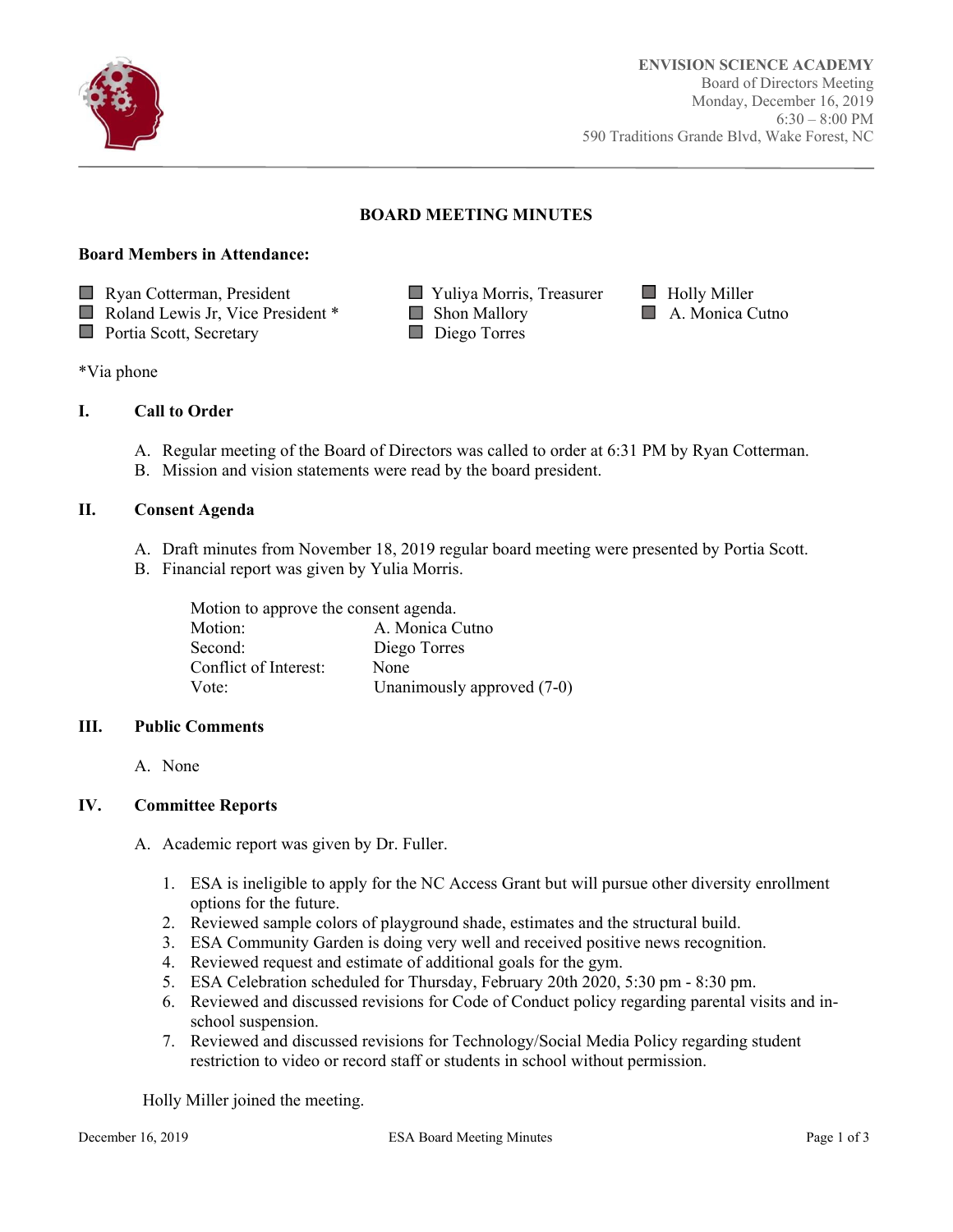Motion to accept revision to Technology/Social Media Policy regarding parental visits. Motion: Yulia Morris Second: A. Monica Cutno Conflict of Interest: None Vote: Unanimously approved  $(8-0)$ Motion to add revision to Code of Conduct regarding in-school suspensions. Motion: A. Monica Cutno Second: Ryan Cotterman Conflict of Interest: None Vote: Unanimously approved  $(8-0)$ 

- B. Finance Committee report was given by Yuliya Morris.
	- 1. ADM official count is 722, an increase from the original estimated ADM of 712.
	- 2. Explanations were provided for increases and decreases in line items within the budget.
	- 3. Coverage ratio and days cash on hand are strong compared to covenant requirements.
- C. Development report was given by A. Monica Cutno.
	- 1. Additional quotes for ball fields have been received for further consideration.
	- 2. The Capital Campaign will commence January 2020 and run through July 2020. Communication will be disbursed to corporations and individuals via contribution cards, school website and newsletter.

#### **V. Closed Session**

A. Board entered closed session at 7:56 PM to discuss personnel under NC G.S. 143-318.11(a)(6) and confidential and privileged information under NC G.S. 143-318.11(a)(1).

| Motion to go into closed session. |                            |  |
|-----------------------------------|----------------------------|--|
| Motion:                           | A. Monica Cutno            |  |
| Second:                           | <b>Holly Miller</b>        |  |
| Conflict of Interest:             | None                       |  |
| Vote:                             | Unanimously approved (8-0) |  |

 **B.** Board exited closed session 9:10 PM and resumed regular board meeting.

| Motion to end closed session. |                            |  |
|-------------------------------|----------------------------|--|
| Motion:                       | Diego Torres               |  |
| Second:                       | Shon Mallory               |  |
| Conflict of Interest:         | None                       |  |
| Vote:                         | Unanimously approved (8-0) |  |

## **VI. Actions**

| Motion to accept HR recommendations as given. |                |  |
|-----------------------------------------------|----------------|--|
| Motion:                                       | Ryan Cotterman |  |
| Second:                                       | Diego Torres   |  |
| Conflict of Interest:                         | None           |  |
| Vote:                                         | Approved (8-0) |  |